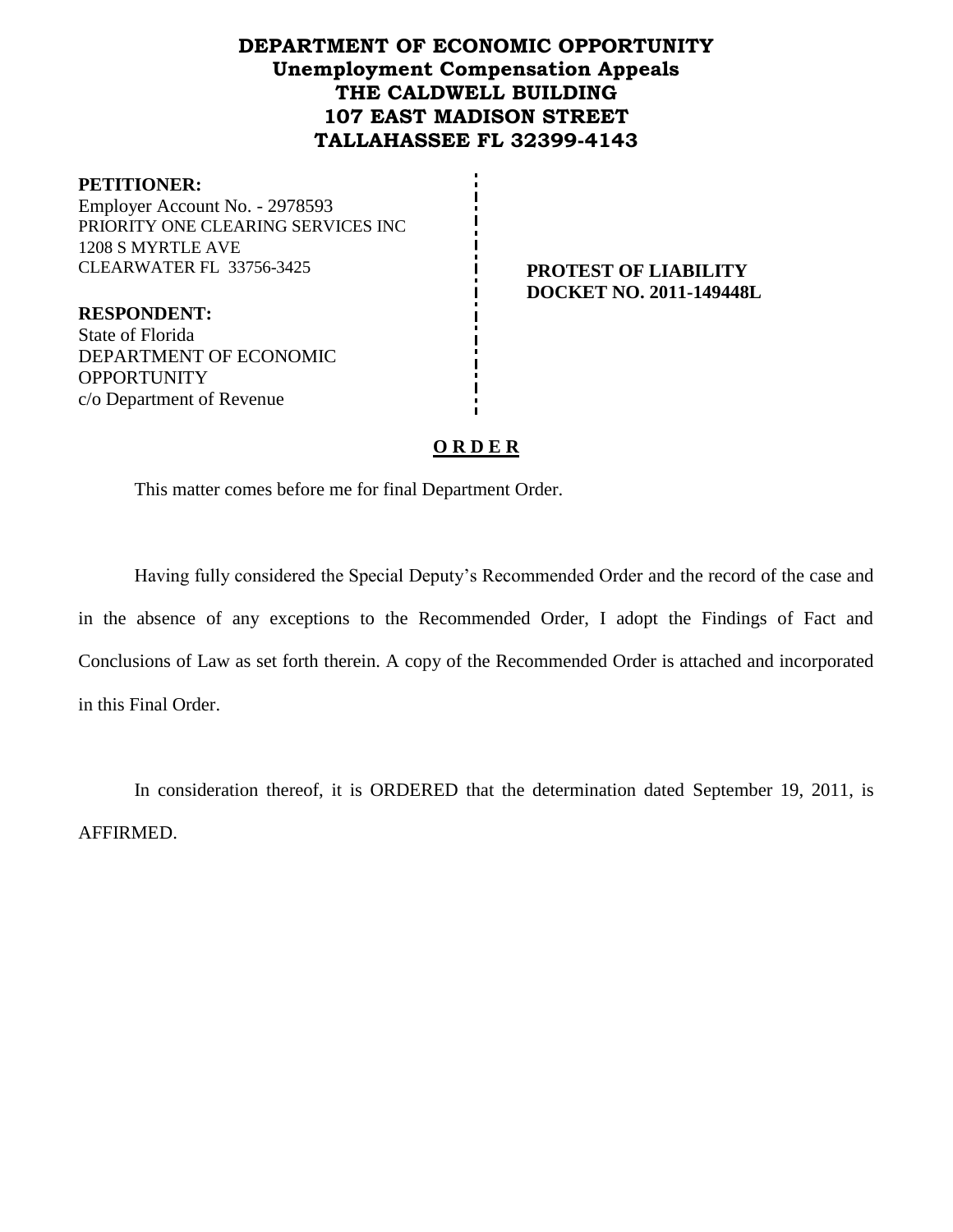#### **JUDICIAL REVIEW**

Any request for judicial review must be initiated within 30 days of the date the Order was filed. Judicial review is commenced by filing one copy of a *Notice of Appeal* with the DEPARTMENT OF ECONOMIC OPPORTUNITY at the address shown at the top of this Order and a second copy, with filing fees prescribed by law, with the appropriate District Court of Appeal. It is the responsibility of the party appealing to the Court to prepare a transcript of the record. If no court reporter was at the hearing, the transcript must be prepared from a copy of the Special Deputy's hearing recording, which may be requested from the Office of Appeals.

Cualquier solicitud para revisión judicial debe ser iniciada dentro de los 30 días a partir de la fecha en que la Orden fue registrada. La revisión judicial se comienza al registrar una copia de un *Aviso de Apelación* con la Agencia para la Innovación de la Fuerza Laboral [*DEPARTMENT OF ECONOMIC OPPORTUNITY]* en la dirección que aparece en la parte superior de este *Orden* y una segunda copia, con los honorarios de registro prescritos por la ley, con el Tribunal Distrital de Apelaciones pertinente. Es la responsabilidad de la parte apelando al tribunal la de preparar una transcripción del registro. Si en la audiencia no se encontraba ningún estenógrafo registrado en los tribunales, la transcripción debe ser preparada de una copia de la grabación de la audiencia del Delegado Especial [*Special Deputy*], la cual puede ser solicitada de la Oficina de Apelaciones.

Nenpòt demann pou yon revizyon jiridik fèt pou l kòmanse lan yon peryòd 30 jou apati de dat ke Lòd la te depoze a. Revizyon jiridik la kòmanse avèk depo yon kopi yon *Avi Dapèl* ki voye bay DEPARTMENT OF ECONOMIC OPPORTUNITY lan nan adrès ki parèt pi wo a, lan tèt *Lòd* sa a e yon dezyèm kopi, avèk frè depo ki preskri pa lalwa, bay Kou Dapèl Distrik apwopriye a. Se responsabilite pati k ap prezante apèl la bay Tribinal la pou l prepare yon kopi dosye a. Si pa te gen yon stenograf lan seyans lan, kopi a fèt pou l prepare apati de kopi anrejistreman seyans lan ke Adjwen Spesyal la te fè a, e ke w ka mande Biwo Dapèl la voye pou ou.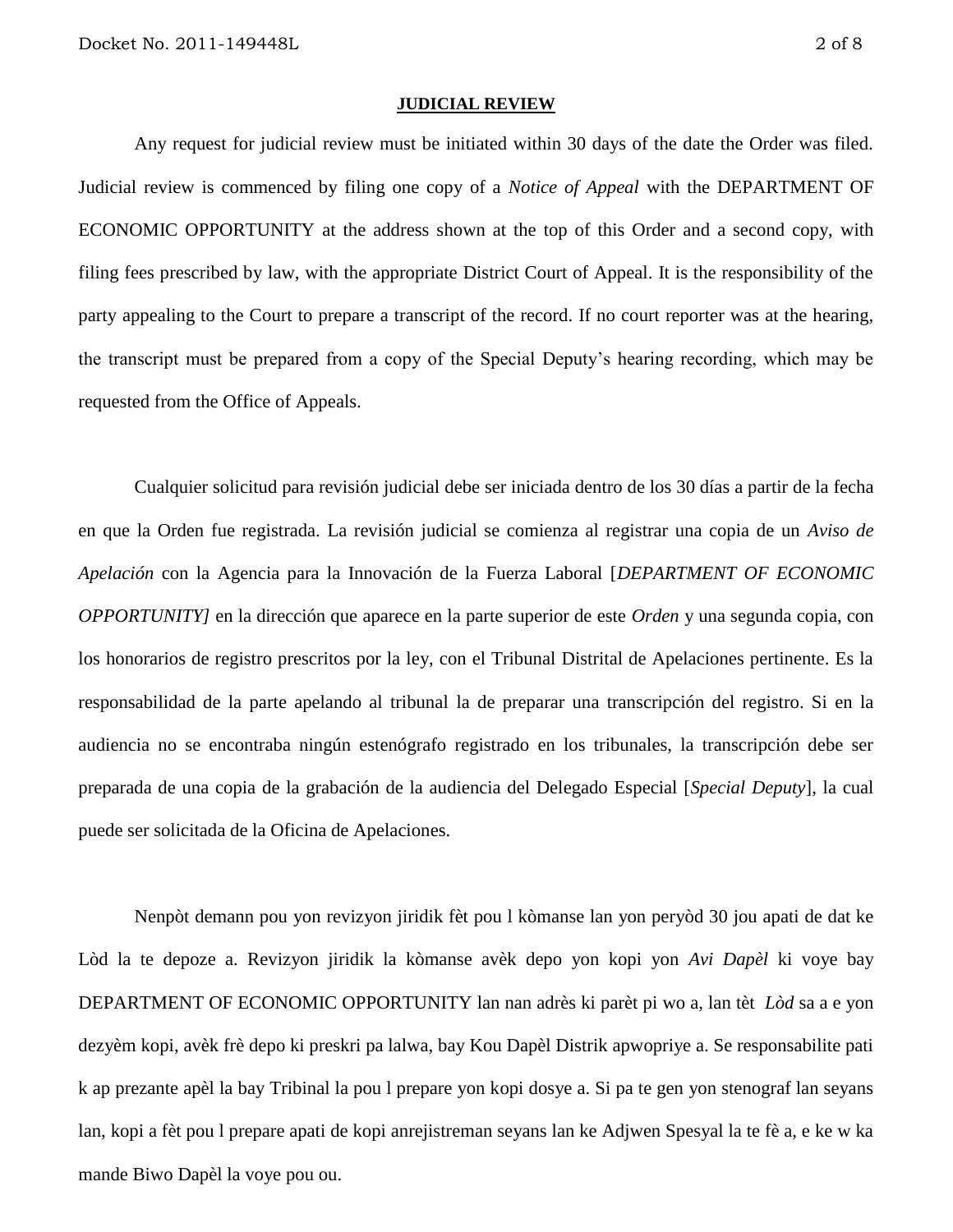DONE and ORDERED at Tallahassee, Florida, this day of **April, 2012**.



Altemese Smith, Assistant Director, Unemployment Compensation Services DEPARTMENT OF ECONOMIC OPPORTUNITY

FILED ON THIS DATE PURSUANT TO § 120.52, FLORIDA STATUTES, WITH THE DESIGNATED DEPARTMENT CLERK, RECEIPT OF WHICH IS HEREBY ACKNOWLEDGED.

Shenesse Bainer \_\_\_\_\_\_\_\_\_\_\_\_\_\_\_\_\_\_\_\_\_\_\_\_\_\_\_\_ \_\_\_\_\_\_\_\_\_\_\_\_

DEPUTY CLERK DATE

#### **CERTIFICATE OF SERVICE**

**I HEREBY CERTIFY that true and correct copies of the foregoing Final Order have been furnished to the persons listed below in the manner described, on the \_\_\_\_\_\_\_ day of April, 2012**.

Shaner Barnes

SHANEDRA Y. BARNES, Special Deputy Clerk DEPARTMENT OF ECONOMIC OPPORTUNITY Unemployment Compensation Appeals 107 EAST MADISON STREET TALLAHASSEE FL 32399-4143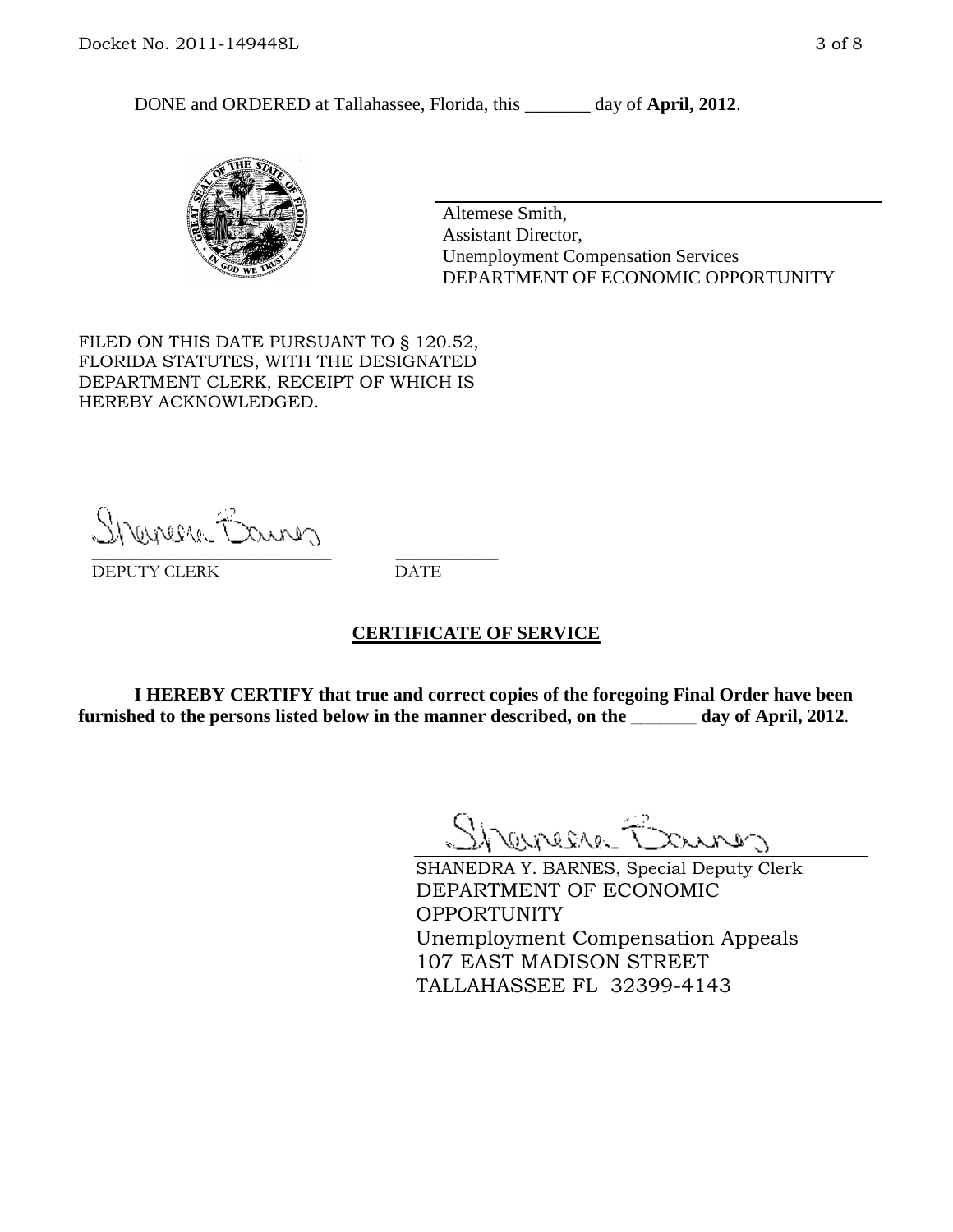By U.S. Mail:

 PRIORITY ONE CLEARING SERVICES INC 1208 S MYRTLE AVE CLEARWATER FL 33756-3425

#### MICHELLE NICKERSON 38 RIDGECROFT LANE SAFETY HARBOR FL 34695

DEPARTMENT OF REVENUE ATTN: VANDA RAGANS - CCOC #1 4624 5050 WEST TENNESSEE STREET TALLAHASSEE FL 32399

DOR BLOCKED CLAIMS UNIT ATTENTION MYRA TAYLOR P O BOX 6417 TALLAHASSEE FL 32314-6417

State of Florida DEPARTMENT OF ECONOMIC OPPORTUNITY c/o Department of Revenue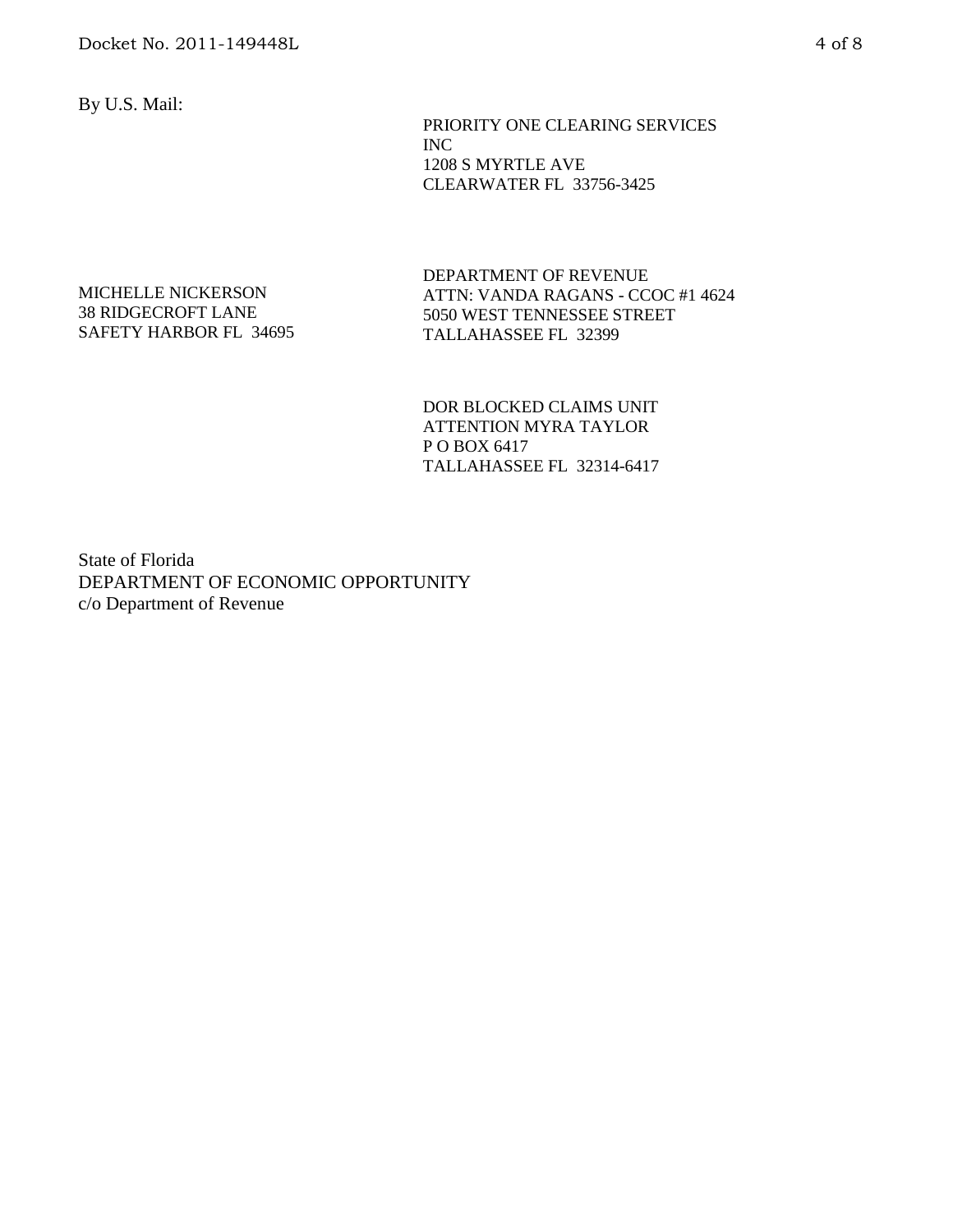### **DEPARTMENT OF ECONOMIC OPPORTUNITY Unemployment Compensation Appeals**

MSC 344 CALDWELL BUILDING 107 EAST MADISON STREET TALLAHASSEE FL 32399-4143

#### **PETITIONER:**

Employer Account No. - 2978593 PRIORITY ONE CLEARING SERVICES INC ATTEN: DAWN DAUGHERTY CEO 1208 SOUTH MYRTLE AVENUE CLEARWATER FL 33756-3425

> **PROTEST OF LIABILITY DOCKET NO. 2011-149448L**

#### **RESPONDENT:**

State of Florida DEPARTMENT OF ECONOMIC **OPPORTUNITY** c/o Department of Revenue

# **RECOMMENDED ORDER OF SPECIAL DEPUTY**

#### TO: Deputy Director, Interim Director, Unemployment Compensation Services DEPARTMENT OF ECONOMIC OPPORTUNITY

This matter comes before the undersigned Special Deputy pursuant to the Petitioner's protest of the Respondent's determination dated September 19, 2011.

After due notice to the parties, a telephone hearing was held on January 5, 2012. The Petitioner, represented by the Petitioner's president/CEO, appeared and testified. The Petitioner's accountant testified as a witness. The Respondent, represented by a Department of Revenue Tax Specialist II, appeared and testified. The Joined Party did not appear.

The record of the case, including the recording of the hearing and any exhibits submitted in evidence, is herewith transmitted. Proposed Findings of Fact and Conclusions of Law were not received.

#### **Issue:**

Whether services performed for the Petitioner by the Joined Party as data entry/customer service constitute insured employment, and if so, the effective date of liability, pursuant to Sections 443.036(19), 443.036(21), and 443.1216, Florida Statutes.

#### **Findings of Fact:**

- 1. The Petitioner is a Florida corporation formed in 2006 for the purpose of operating a magazine subscription data processing service.
- 2. The Joined Party performed clerical services, including answering telephones, filing, and entering data, for the Petitioner while one of the Petitioner's permanent employees, a customer service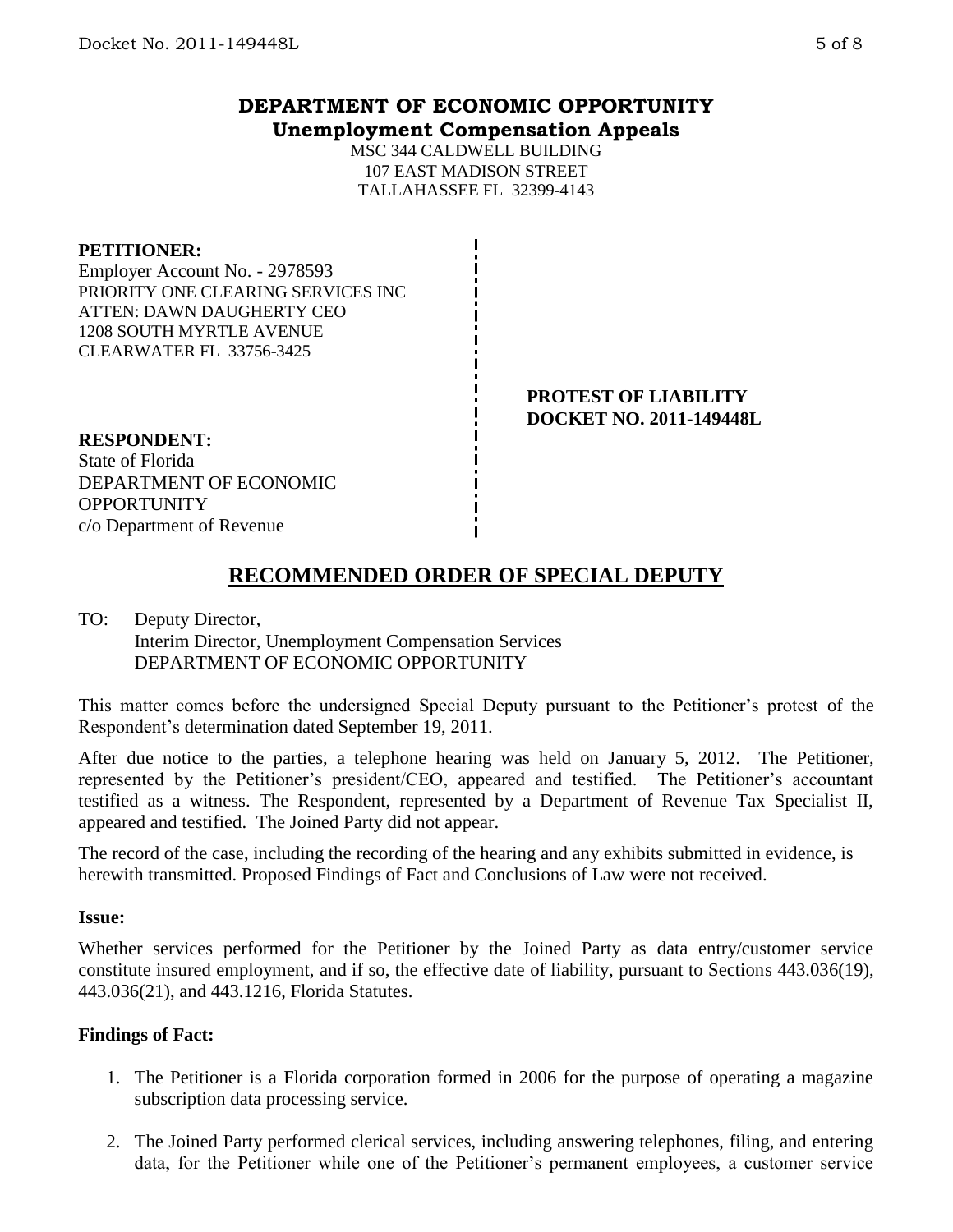representative, was on vacation. The Joined Party worked from August 23, 2010, through September 3, 2010, and again from September 27, 2010, until September 30, 2010.

- 3. The Joined Party obtained the work through a friend of the Petitioner's president and CEO. The Joined Party was unemployed at the time and looking to rejoin the workforce. The Joined Party was told the work would be temporary and that she would be a "contracted, 1099 worker." The Petitioner told the Joined Party the specific dates on which her services were needed. There was no written agreement between the Petitioner and the Joined Party.
- 4. The Joined Party received on-the-job training from the Petitioner's director of operations. The Petitioner established priorities for the tasks to be completed by the Joined Party, with answering the telephones being the first priority. The Joined Party was told how to use the telephone system, what to say when she answered the telephone, how and where to file, how to take a customer's name, how to access information in the Petitioner's system, and how to respond to customer inquiries. The Joined Party was provided with a telephone script in the event she forgot what to say. The Joined Party was also told how to maintain a spreadsheet reflecting actions taken on a customer's account. The Joined Party was paid during the training period.
- 5. All of the Joined Party's services were performed at the Petitioner's business location. The Petitioner provided the work space, equipment, software, and supplies needed for the work. The Joined Party did not have any expenses in connection with the work.
- 6. The Petitioner's regular business hours were from 9:00 a.m. until 5:00 p.m., Monday through Friday. The Joined Party was expected to perform her work during the Petitioner's regular business hours. The Joined Party could have done the filing at any time, although she did not perform any work outside the Petitioner's regular business hours. The Petitioner allowed the Joined Party some flexibility in her working hours so that she could attend job interviews or take care of other personal matters.The Joined Party reported to the Petitioner's director of operations when she arrived in the morning. The Petitioner's director of operations kept track of the hours worked by the Joined Party. The Joined Party notified the Petitioner's director of operations if she needed to take time off during the work day.
- 7. Initially, the Joined Party's work was reviewed to ensure it was being done correctly. Thereafter, the Petitioner would point out any call handling or data entry mistakes made by the Joined Party that were overheard or discovered by the Petitioner's director of operations. The Joined Party was not required to make any corrections to her work without compensation.
- 8. The Petitioner paid the Joined Party at a rate of \$9.00 per hour on a bi-weekly basis. The Joined Party did not invoice for her services. The Petitioner did not withhold any taxes from the Joined Party's pay. The Petitioner did not provide the Joined Party with any fringe benefits, such as health insurance, vacation pay, or sick pay. The Joined Party completed a Form W-9, and the Petitioner reported the Joined Party's earnings on a Form 1099-MISC.
- 9. The Joined Party could not hire someone else to perform the work for her without the Petitioner's approval. Either party could terminate the relationship at any time without penalty.

## **Conclusions of Law:**

10. The issue in this case, whether services performed for the Petitioner constitute employment subject to the Florida Unemployment Compensation Law, is governed by Chapter 443, Florida Statutes. Section 443.1216(1)(a)2, Florida Statutes, provides that employment subject to the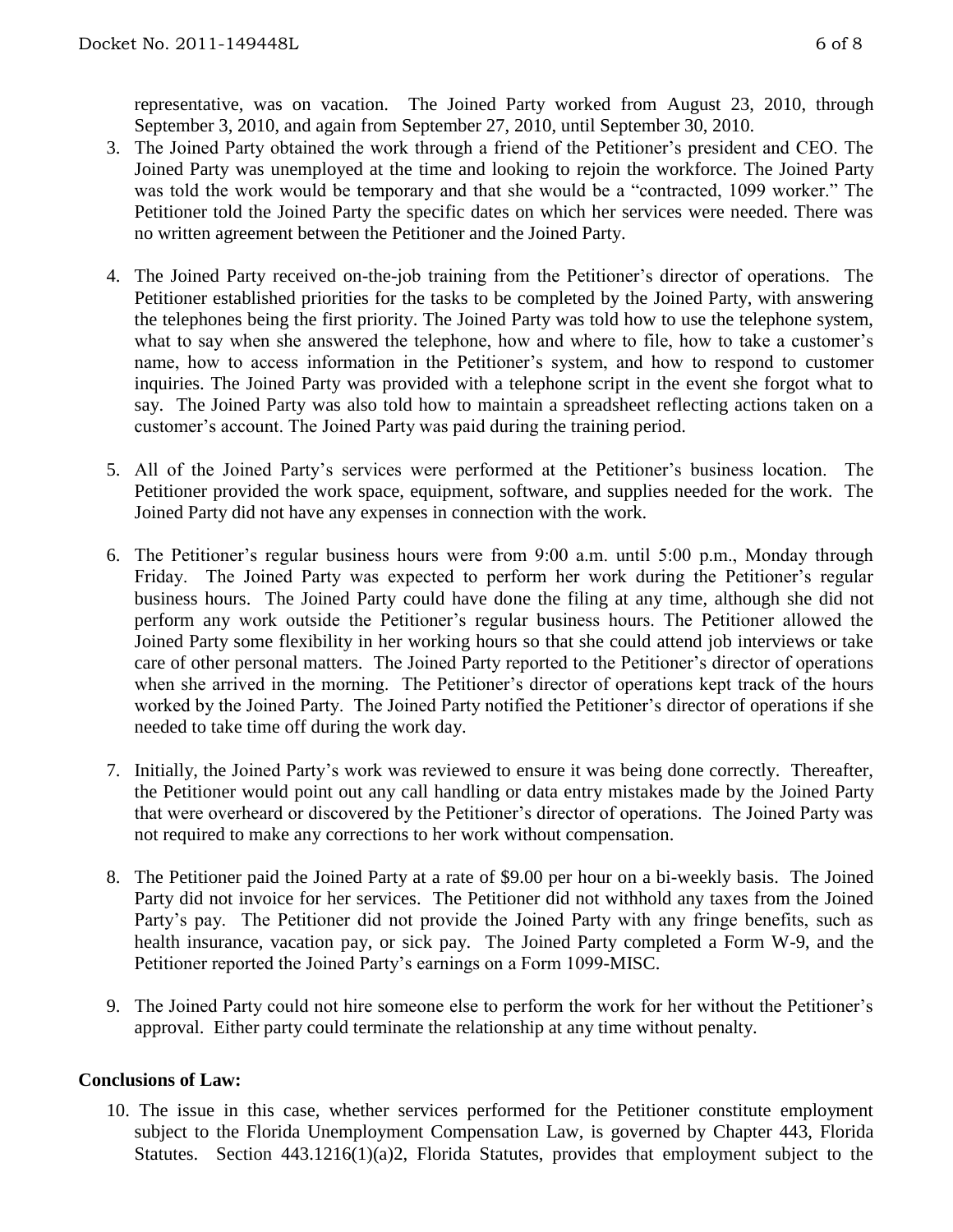chapter includes service performed by individuals under the usual common law rules applicable in determining an employer-employee relationship.

- 11. The Supreme Court of the United States held that the term "usual common law rules" is to be used in a generic sense to mean the "standards developed by the courts through the years of adjudication." United States v. W.M. Webb, Inc., 397 U.S. 179 (1970).
- 12. The Supreme Court of Florida adopted and approved the tests in 1 Restatement of Law, Agency 2d Section 220 (1958), for use to determine if an employment relationship exists. See Cantor v. Cochran, 184 So.2d 173 (Fla. 1966); Miami Herald Publishing Co. v. Kendall, 88 So.2d 276 (Fla. 1956); Magarian v. Southern Fruit Distributors, 1 So.2d 858 (Fla. 1941); see also Kane Furniture Corp. v. R. Miranda, 506 So.2d 1061 (Fla. 2d DCA 1987).
- 13. Restatement of Law is a publication, prepared under the auspices of the American Law Institute, which explains the meaning of the law with regard to various court rulings. The Restatement sets forth a nonexclusive list of factors that are to be considered when judging whether a relationship is an employment relationship or an independent contractor relationship.
- 14. 1 Restatement of Law, Agency 2d Section 220 (1958) provides:
	- (1) A servant is a person employed to perform services for another and who, in the performance of the services, is subject to the other's control or right of control.
	- (2) The following matters of fact, among others, are to be considered:
		- (a) the extent of control which, by the agreement, the business may exercise over the details of the work;
		- (b) whether or not the one employed is engaged in a distinct occupation or business;
		- (c) the kind of occupation, with reference to whether, in the locality, the work is usually done under the direction of the employer or by a specialist without supervision;
		- (d) the skill required in the particular occupation;
		- (e) whether the employer or the worker supplies the instrumentalities, tools, and the place of work for the person doing the work;
		- (f) the length of time for which the person is employed;
		- (g) the method of payment, whether by the time or by the job;
		- (h) whether or not the work is a part of the regular business of the employer;
		- (i) whether or not the parties believe they are creating the relation of master and servant;
		- (j) whether the principal is or is not in business.
- 15. Comments in the Restatement explain that the word "servant" does not exclusively connote manual labor, and the word "employee" has largely replaced "servant" in statutes dealing with various aspects of the working relationship between two parties.
- 16. In Department of Health and Rehabilitative Services v. Department of Labor & Employment Security, 472 So.2d 1284 (Fla. 1<sup>st</sup> DCA 1985) the court confirmed that the factors listed in the Restatement are the proper factors to be considered in determining whether an employer-employee relationship exists. However, in citing La Grande v. B&L Services, Inc., 432 So.2d 1364, 1366 (Fla.  $1<sup>st</sup> DCA$  1983), the court acknowledged that the question of whether a person is properly classified an employee or an independent contractor often cannot be answered by reference to "hard and fast" rules, but rather must be addressed on a case-by-case basis.
- 17. The record reflects the Petitioner exercised significant control over the details of the work. The Petitioner assigned specific tasks to the Joined Party, prioritized the work to be performed, and provided detailed instructions as to how the Joined Party was to perform the work. The Joined Party reported to a supervisor who kept track of the hours worked by the Joined Party and monitored the Joined Party's performance. The Joined Party was required to perform her primary